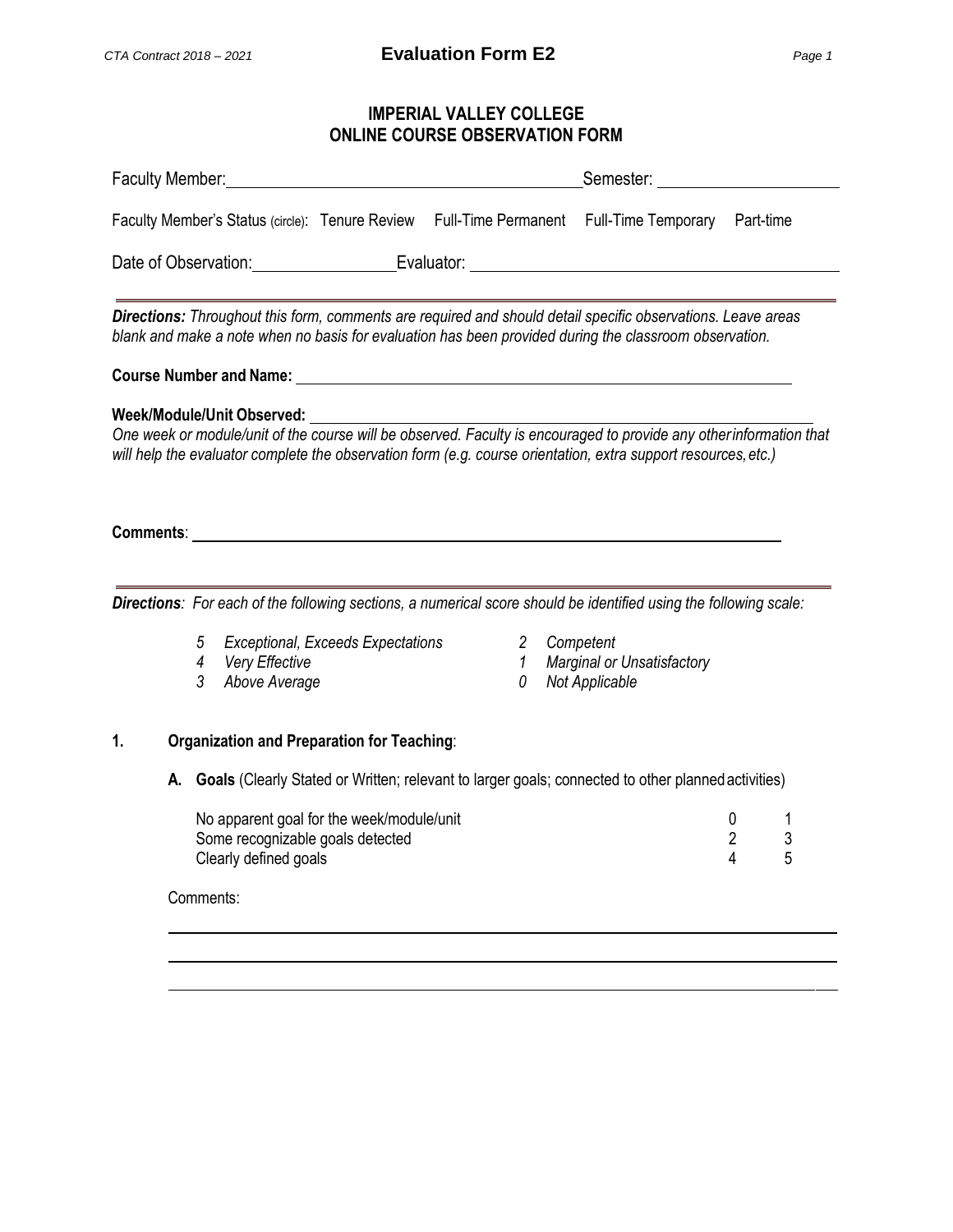| No evidence of prior organization |  |
|-----------------------------------|--|
| Evidence of some organization     |  |
| Creative and clear organization   |  |

| Comments: |  |
|-----------|--|
|-----------|--|

**C. Use of LMS Tools** (Appropriate tools are used to enhance content discussions, quizzes, NetTutor, etc.)

### Comments:

| D. Organization of Written Materials (Written documentation and materials supportinstruction)           |
|---------------------------------------------------------------------------------------------------------|
| The Evaluator must have access to a full week of instruction, which at minimum includes an              |
| introduction to the week, an assignment, an examination or quiz, a discussion, and the course syllabus. |

| Unclear, confusing, critical information missing |  |
|--------------------------------------------------|--|
| Discernible organization, informative            |  |
| Extremely well organized, very informative       |  |

Comments: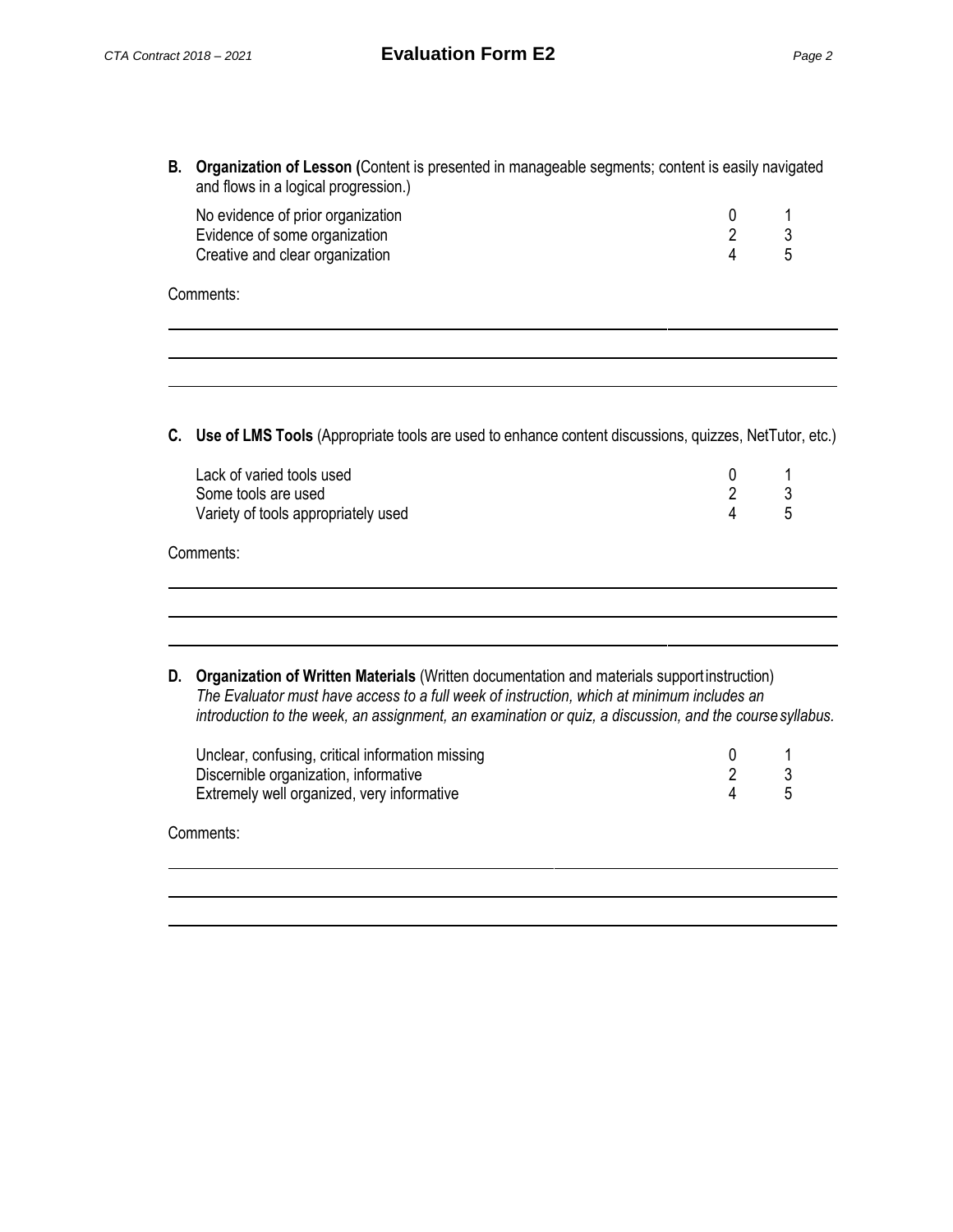### **2. Teaching Effectiveness**:

**A. Subject Matter Expertise** (Faculty member's demonstrated knowledge of the material being presented)

| Lack of expertise in the subject area in presenting and explaining content           |                      |
|--------------------------------------------------------------------------------------|----------------------|
| Adequate expertise in the subject area through instructor prepared lecture materials |                      |
| and/or introduction to content                                                       |                      |
| Superior expertise in the subject area through instructor prepared lecture materials |                      |
| and/or introduction to content                                                       | $\ddot{\phantom{1}}$ |

#### Comments:

| B. Teaching Skills and Strategies (Displays creative and appropriate techniques and strategies for |
|----------------------------------------------------------------------------------------------------|
| conveying the material)                                                                            |

| Techniques detract from accomplishing the class objectives        |       |
|-------------------------------------------------------------------|-------|
| Techniques adequately support the class objectives                |       |
| Techniques are creative and effective in meeting class objectives | $5 -$ |

| Comments: |
|-----------|
|-----------|

| C. Communication and Rapport (Course demonstrates a sense of community with students and |  |
|------------------------------------------------------------------------------------------|--|
| instructor)                                                                              |  |

| The course does not allow students to ask questions, announcements are not used 0 |              |
|-----------------------------------------------------------------------------------|--------------|
| The course allows students to ask questions in a place, announcements are         |              |
| sometimes used                                                                    |              |
| The course allows students to ask questions in various places, announcements are  |              |
| regularly used                                                                    | $\mathsf{h}$ |
|                                                                                   |              |

Comments: